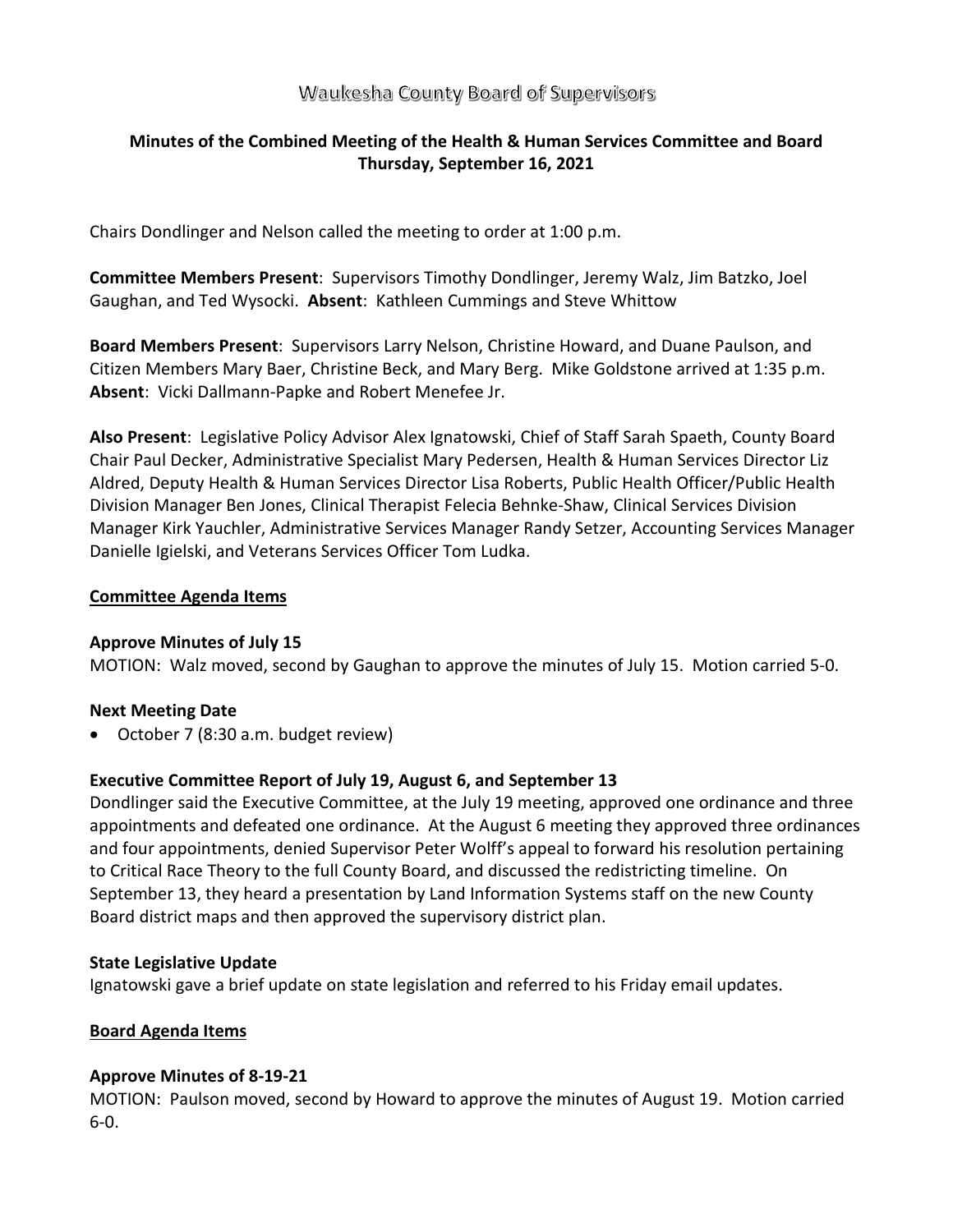# **Next Meeting Date**

• October 21

# **Items For Discussion And Consideration**

# **COVID Update** *(Board and Committee)*

Jones said they saw a steady decline in COVID cases from January through June then the Delta variant took over and now accounts for most of the cases. Delta is two times more contagious than the last variant. They did see exponential increases in July and August with about 125 cases per day but case numbers have remained fairly stable since. While numbers are stable, they are shifting to a younger population. Jones gave vaccination statistics within the age groups and said about 5,000 people are getting vaccines each week but would like to see that number higher. Data will be submitted soon for vaccines for children as young as 6 months but they will become available for those age groups is unknown. Jones noted we have not seen a large increase in hospitalizations with Delta.

# **Review of Injection Drug Use Treatment and Injection Drug Use Prevention Grants** *(Board and Committee)*

Copies of the PowerPoint presentation were distributed which included information on overview and background, goals, and their mid-year report. Behnke-Shaw and Yauchler discussed the grant funds which are used for prevention and treatment programs aimed at individuals who inject substances.

Goldstone arrived at 1:35 p.m.

# **Capital Projects** *(Committee)*

Setzer discussed the On Base System (content management software) and noted they will be able to start testing the process in a couple of weeks. Setzer explained the software and its functions. He indicated the contract for new software for Public Health called My Insight has been signed. A kickoff meeting with the vendor, Netsmart Technologies, will be held next week and implementation is scheduled to begin in October. The Care Management project will also be with Netsmart. This software is an electronic health record for community-based services. The scope of work has been developed and staff will meet with Netsmart next week. This module is needed to expand CPS services for children.

# **Veterans Report** *(Board and Committee)*

Ludka discussed the report titled "Waukesha County Department of Veterans' Services Annual Report 2020" as outlined which included information on total state and federal benefits, Wisconsin's veteran's homes, Veterans Service Commission, and office activities and statistics.

MOTION: Batzko moved, second by Wysocki to accept the 2020 annual report of the Veterans Services Office (committee). Motion carried 5-0.

MOTION: Howard moved, second by Baer to accept the 2020 annual report of the Veterans Services Office (board). Motion carried 7-0.

MOTION: Walz moved, second by Wysocki to adjourn the committee meeting at 2:32 p.m. Motion carried 6-0.